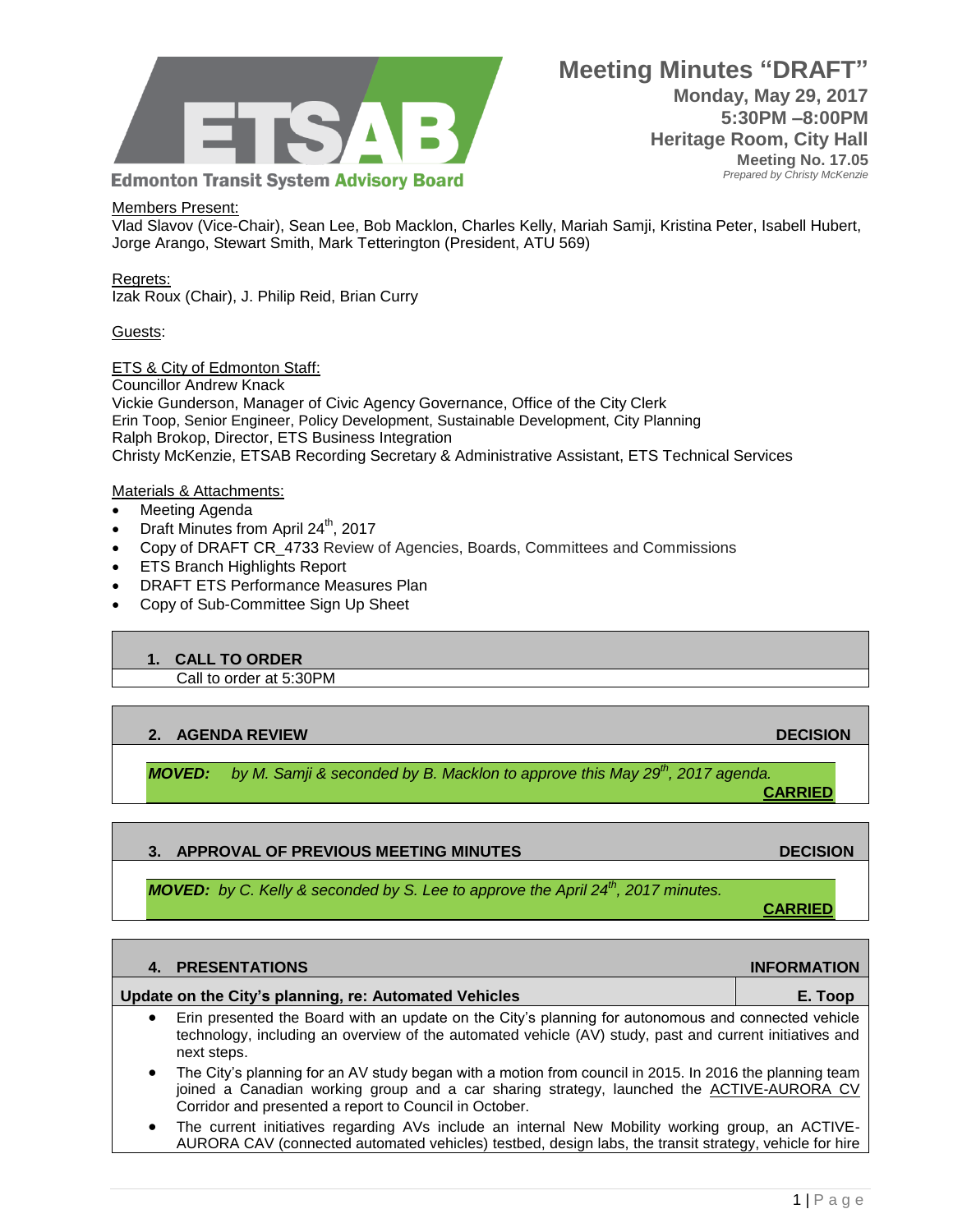bylaw and March and June reports to Council.

- The state of this technology was presented, comparing levels from  $0 -$  no automation to  $5 -$  full automation, and examples of companies and countries engaged at each level. The development of the technology is estimated at five or more years, with adoption of the technology estimated at 18-30 additional years from now.
- Examples of some impacts on land use and existing forms of transportation were presented. The planning team is recommending studies on support for walking, cycling and complete streets, supporting alternatives to auto ownership, reduction of requirements for parking, considering the cost of growth in new development, deploying a comprehensive automated vehicle technology strategy and deploying partial automation in the transit system to prepare for integration of the technology as a mode of transportation.
- The roles of the City, the provincial and federal governments and the private sector in the development and adoption of AVs were noted.
- Next steps will include a communications and engagement plan let by the EEDC (Edmonton Economic Development Corporation), and the following work plan activities by the City's Transportation and Land Use System Planning department:
	- Data collection and analysis
	- Scenario planning and modelling
	- New mobility policy development
	- Pilot project program
	- Public transportation system integration
	- Ongoing quarterly New Mobility working group meetings
- Question and answer period followed, and included:
	- Discussion around preventing riders from choosing alternative modes of public transportation for complete trip instead of only first mile/last mile.
	- Discussion around impact of cancellation of some ETS community service routes due to service reallocation on July 2<sup>nd</sup>, and planning messaging around alternatives for riders.
	- Members shared experience of riding an AV in Montreal at the recent UITP conference on a test track with some pedestrian and cyclist through traffic and traffic signals.
	- Request for ongoing dialogue between the City's planning team and regional municipalities (i.e. City of St. Albert and County of Strathcona.
	- It was confirmed that Blatchford was considered for the testbed site, but University of Alberta South Campus grounds was selected, since current policies require the testbed to be closed off from all through traffic.
	- Support from other levels of government was discussed. The City is working on goals and objectives to build the strategy and business case for pilot project funding to submit to the province. Some testing could potentially be funded federally.
	- Lessons learned from other countries were noted, with local regulations being the first hurdle.
	- It was confirmed that ETS staff are part of the stakeholder committee and design labs, as well as being engaged through the Transit Strategy Project. Also, for the testbed, planning is only able to do planning phase, not the testing phase. This would be transferred to ETS or traffic operations.

# **Overview of ETS Report to UPC (June 23, 2017): ETSAB Transit Review - Implementation and Timelines**

- Ralph spoke to the report prepared for Urban Planning Committee in response to ETSAB's recommendations, which were to:
	- 1. Create a Code of Conduct for riders and transit operators outlining expectations and responsibilities, in consultation with transit users;
	- 2. Develop a formal ETS statement of principles of commitments to the public;
	- 3. Develop a comprehensive reporting mechanism which provides the public with daily, weekly, and monthly feedback against metrics based upon industry best practices and metrics of key concern to user's daily experiences with the system, including a clear response mechanism for 311 complaints to be resolved; and, develop and employ consistent reporting programs and mechanisms which specifically identify quality of customer service, on a regular basis;
	- 4. Assign specific managers responsible for the overall function, operation, and cleanliness of transit facilities/groups of facilities, and publicize this;
	- 5. Work to expand the inclusion of ETS fare with tickets to major sporting events and other

**R. Brokop**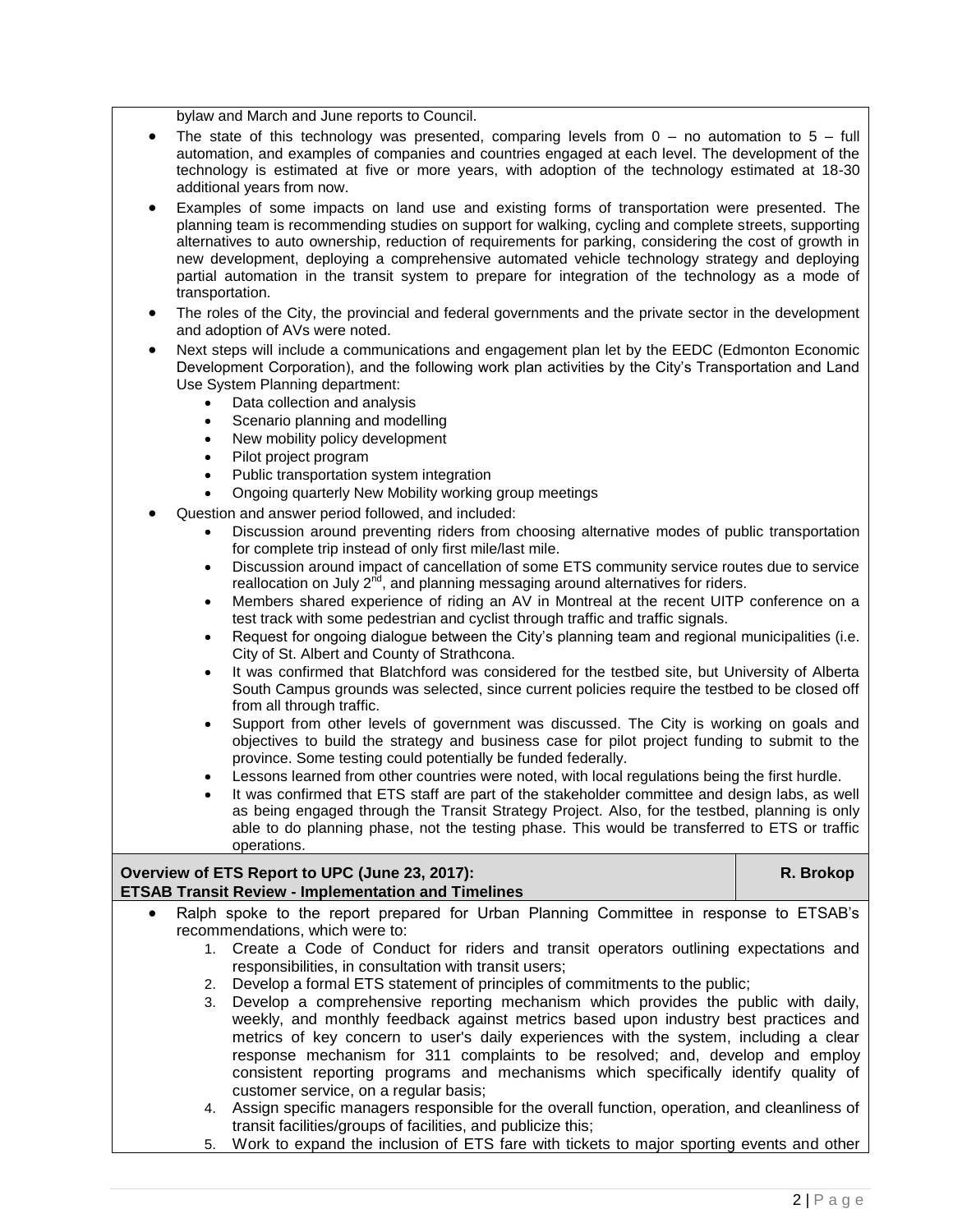special events;

- 6. Actively engage with other mobility providers such as bike share, ride for hire services, and others, which could complement transit use and make a user's entire journey more convenient and accessible;
- 7. Review and update the approach to Public Consultation to ensure that programs and projects are proactive to public needs and requests, represent the demography and geography of Edmonton, and utilize proven best practices in municipal Public consultation;
- 8. Ensure that transit operators and other public-facing personnel receive regular updated training and qualification in customer service, dealing with individuals with mobility issues and vulnerable persons, and other useful information to assist.
- Question and answer period followed.
	- Discussion around item #3 regarding possibility of a future presentation on scorecards and data mining capabilities with current systems. Example provided was related to Security – age groups, area of the City, etc.
	- Board members provided additional clarification around recommendation #4.
	- Transit strategy is noted in report as the vehicle to address #6 and #7
	- Regarding #8, it was confirmed that the Transit Operator Training Program is being reviewed, as the new Director heads up the newly formed Workforce Development section.
	- The Board acknowledged ETS for their work in responding to the recommendations.

| <b>REQUEST FOR APPROVAL</b><br>5.                                                                                                                                                                                                                                                                                                                                                                                                                                          | <b>DECISION</b> |
|----------------------------------------------------------------------------------------------------------------------------------------------------------------------------------------------------------------------------------------------------------------------------------------------------------------------------------------------------------------------------------------------------------------------------------------------------------------------------|-----------------|
| <b>Heated Shelters</b>                                                                                                                                                                                                                                                                                                                                                                                                                                                     | K. Peter        |
| The letter to Council on Heated Shelters was submitted by Kristina for Board review and feedback<br>$\bullet$<br>prior to the meeting. Members suggested the following changes:<br>Request to add to the costing section that the costs are estimates as provided in 2014.<br>Request to add grid matrix to compare costs with Winnipeg.<br>$\bullet$<br>All members present voted in favor of approving the letter for submission with the noted<br>$\bullet$<br>changes. |                 |
| <b>MOVED:</b> by M. Samji & seconded by S. Smith to approve the Heated Shelters letter to Council,<br>with changes as noted.                                                                                                                                                                                                                                                                                                                                               |                 |

| <b>CARRIED</b> |  |
|----------------|--|
|                |  |
|                |  |

| <b>SUB-COMMITTEE UPDATES</b><br>6.                                                                                                                                             | <b>INFORMATION</b> |
|--------------------------------------------------------------------------------------------------------------------------------------------------------------------------------|--------------------|
| <b>Transit Innovation</b>                                                                                                                                                      | C. Kelly           |
| A meeting was held on May 4 <sup>th</sup> and included a brief review of Heated Shelters letter. Next meeting<br>$\bullet$<br>will be arranged by Vlad for first week of June. |                    |
| BRT was the main topic of the night, with discussion around alternative to LRT vs. precursor to LRT<br>٠                                                                       |                    |
| A letter to Council may be drafted in regards to increasing stress on BRT option in Transit Strategy                                                                           |                    |
| <b>Transit and Tourism</b>                                                                                                                                                     | S. Lee             |
| The draft final report for this sub-committee is expected to be ready for approval by the June<br>٠                                                                            |                    |

- General meeting. An updated draft was circulated in May for member feedback by mid-June. Sean plans to discuss official transition of lead from Amy.
- Sean will follow up as well with Edmonton International Airport (EIA) contacts to share report.

| <b>NEW BUSINESS</b>                                                                    |  |  |  |  |  |  |  |  |  |  | <b>INFORMATION</b> |  |  |
|----------------------------------------------------------------------------------------|--|--|--|--|--|--|--|--|--|--|--------------------|--|--|
| Discussion of Report CR_4733 Review of Agencies, Boards, Committees and<br>Commissions |  |  |  |  |  |  |  |  |  |  | V. Gunderson       |  |  |
|                                                                                        |  |  |  |  |  |  |  |  |  |  |                    |  |  |

- Vickie provided the Board with the background for the review of Boards.
- There are eight long standing advisory committees to Council, and the review began six years ago to work on standardizing expectations and roles. Mandatory work plans now in place for all Boards were a result of the first phases of the review.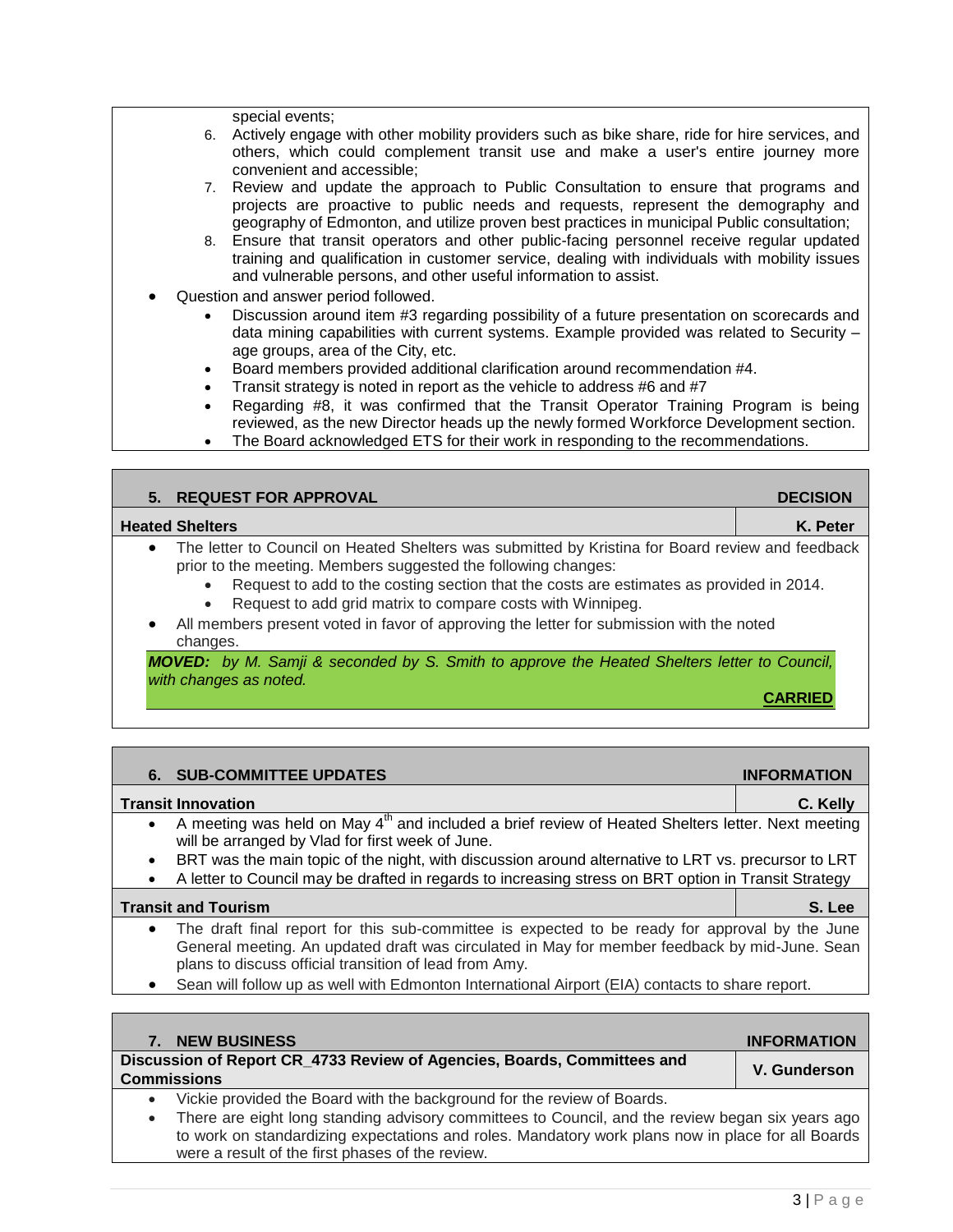- Review includes opportunity for Council to determine if the Boards should be temporary or permanent in nature. Temporary was defined as either one term of council (four years) with the option to extend at that time, or for the duration of a project.
- Another reason for review is new ways for Council to engage with the public, solicit feedback besides advisory boards and committees that are now readily available.
- A review of requirements to be included in recruitment of new members was noted to be dependent on the need of Council for the work to be done by the committee or Board in the next term.
- Vickie confirmed that the report is in draft form and a survey of members and administration, followed by these presentations are to provide opportunity for feedback from the members.
- Vickie confirmed that Wednesday, June 14<sup>th</sup> is the date for the public special meeting of Council on the subject. Chairs are invited to speak on behalf of the Boards.
- Question and answer period followed.
	- Discussion around the option of having an exemption clause mentioned in the report, in case it may be applicable for some boards.
	- Transition/phase out plan was noted to be unclear within the report.
	- Work plans submitted for Council approval annually by the Board were discussed. Vickie noted that some proposed work may have been done previous members, and boards (and Councillors) with many new members may not be aware of past work.
	- Concern was expressed by members over losing continuity (i.e. knowledge transfer) if Boards are disbanded and then initiated again in the future with all new members.
	- Board members requested continued updates on the status of the report recommendations/motions and impact on the Board.
	- Members observed that some committees they have participated in have outlasted their usefulness, and that a lack of a sense of direction/purpose is a sign of that.
	- The members acknowledged that accountability for a board or committee's performance measures is beneficial, although it was noted that it may be difficult to define metrics that would apply well to a diversity of boards and committees.
	- Members expressed concern around one way direction for work plan from Council to the boards/committees, as the boards may lose the potential to bring forward some items that had not been considered.
	- Concern was expressed over the idea of cancelling a long standing board or committee and replacing it with other methods to elicit public engagement, as opposed to retaining multiple channels. For example, it was noted that the feedback provided by the Board may not have the same value as the feedback that can be obtained by an Insight Community survey.
	- Next steps were discussed, which will be dependent on the motions that come out of the June  $14<sup>th</sup>$  meeting. The Office of the City Clerk will build the plan for next steps based on the results.

#### **Member sign up for sub-committees V. Slavov**

- The member sign-up sheet for upcoming sub-committees was reviewed and members were reminded to join one or the other of two sub-committees that will be running next.
- It was confirmed that these will not start until the Transit and Tourism sub-committee and the Heated Shelters sub-committee have deliverables submitted (one report and one letter).

| 8. INFORMATION SECTION                                                                                                                                                                                                                                                                                                                                                                                                                                                   | <b>INFORMATION</b>     |
|--------------------------------------------------------------------------------------------------------------------------------------------------------------------------------------------------------------------------------------------------------------------------------------------------------------------------------------------------------------------------------------------------------------------------------------------------------------------------|------------------------|
| <b>ATU Update</b>                                                                                                                                                                                                                                                                                                                                                                                                                                                        | <b>M.</b> Tetterington |
| Mark noted union member concerns about confirmed and additional potential ETS community bus<br>$\bullet$<br>service route cuts for Class 4 operators, who currently do not also have a Class 2 licence required<br>for regular buses. About forty operator's hours are potentially affected by these service hour<br>reallocations. An option such as Dial-A-Bus is preferred by members to having taxi or ride share<br>companies take over the service in those areas. |                        |
| <b>DATS Advisory Group Update</b>                                                                                                                                                                                                                                                                                                                                                                                                                                        | <b>B. Macklon</b>      |
| DATS has changed the drop off policy to include a waiver for rider's to sign if they choose to be<br>$\bullet$<br>dropped off at buildings that are not open yet in the morning, with the option for the Driver to over-<br>ride the waiver at his discretion (i.e. inclement weather). Previously the policy included a non-                                                                                                                                            |                        |